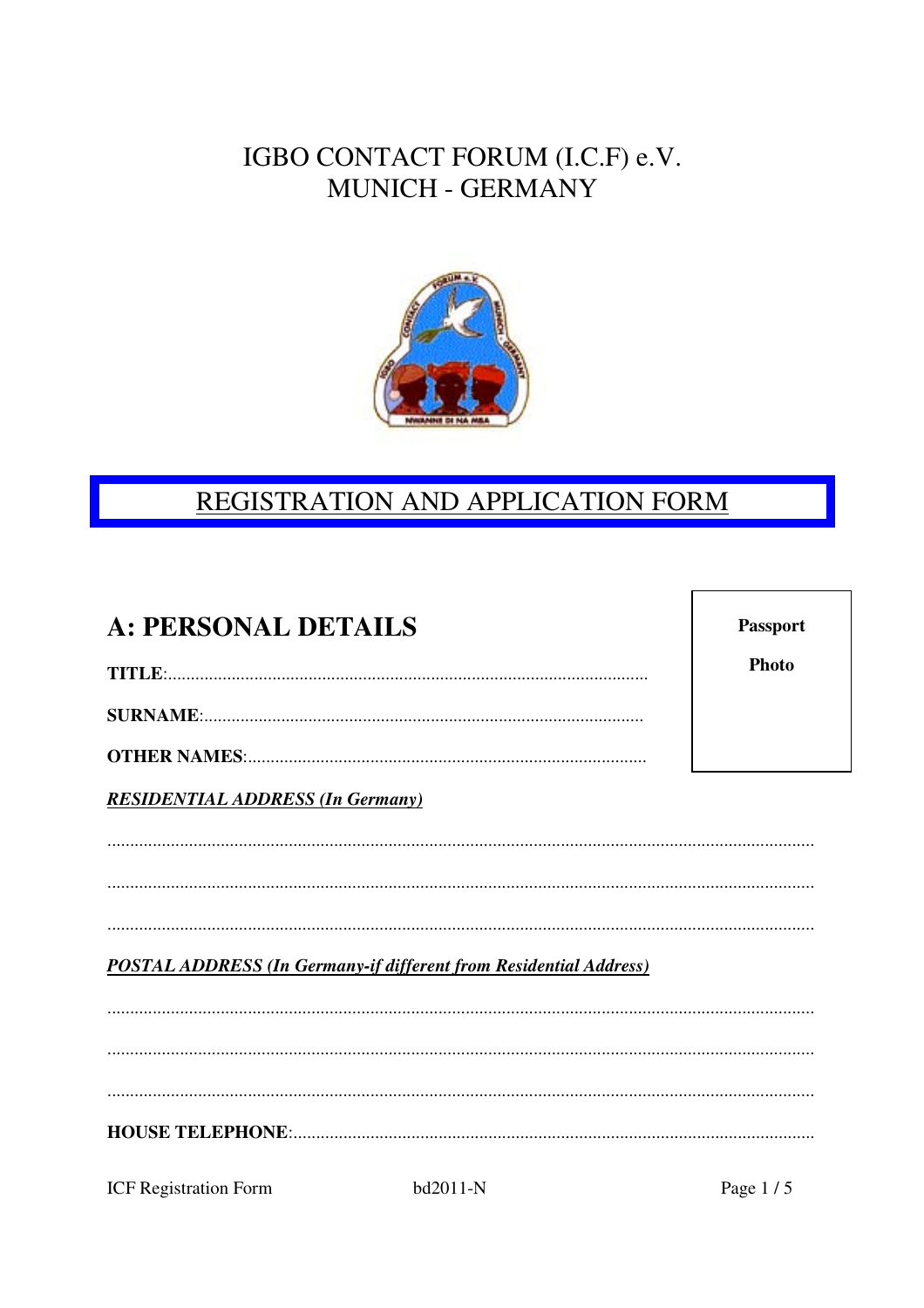# **B: CONTACT (In case of Accident / Emergency)**

| (i) <i>IN GERMANY</i>        |          |            |
|------------------------------|----------|------------|
|                              |          |            |
|                              |          |            |
|                              |          |            |
|                              |          |            |
|                              |          |            |
|                              |          |            |
| (ii) OUTSIDE GERMANY         |          |            |
|                              |          |            |
|                              |          |            |
|                              |          |            |
|                              |          |            |
|                              |          |            |
|                              |          |            |
| <b>ICF Registration Form</b> | bd2011-N | Page $2/5$ |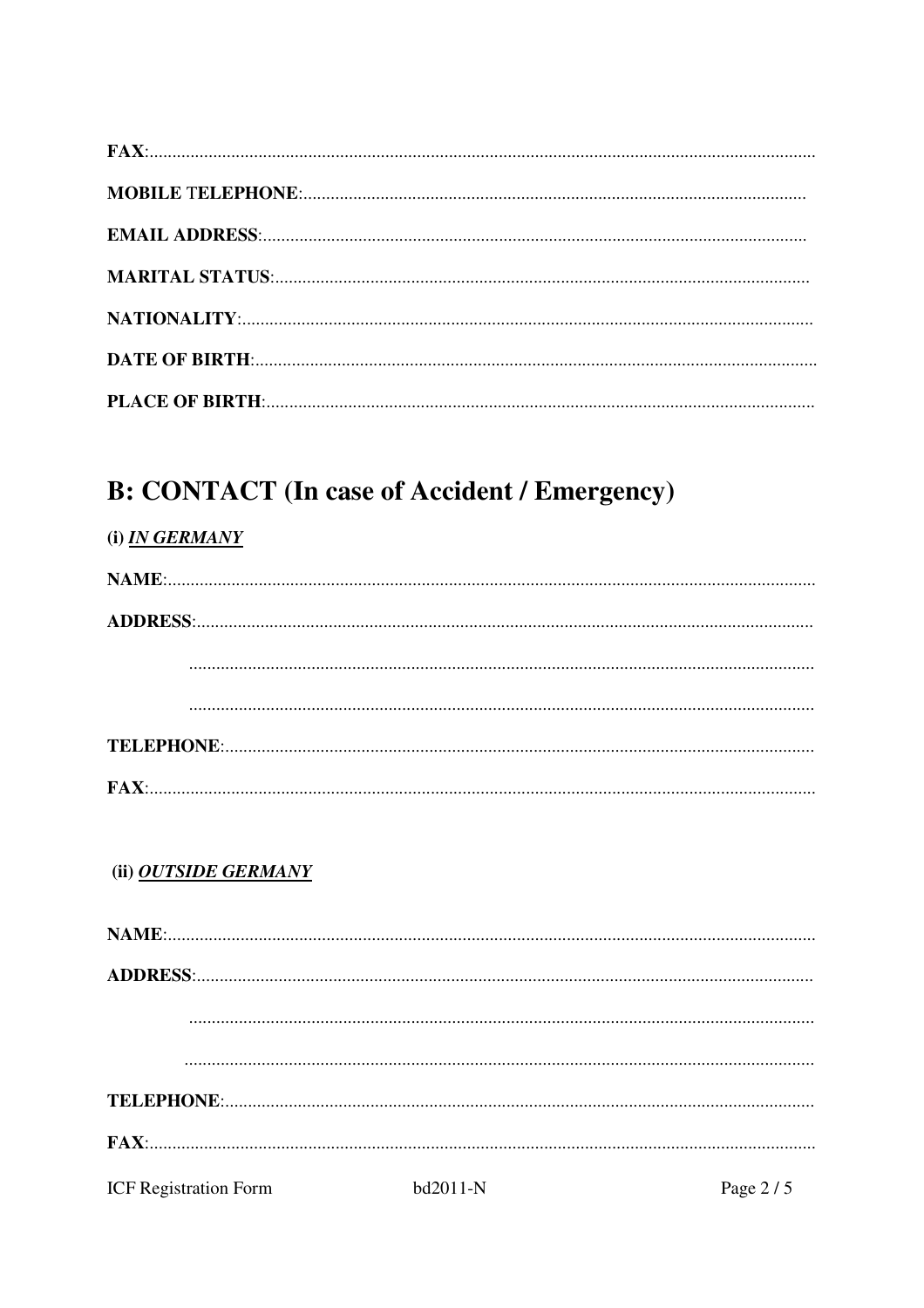| do hereby state that the information given above are true. The Igbo Contact Forum (I.C.F)<br>e.V. Munich - Germany, or any of its functionaries, shall not be held responsible for any<br>false or wrong information stated by me above. |  |
|------------------------------------------------------------------------------------------------------------------------------------------------------------------------------------------------------------------------------------------|--|
|                                                                                                                                                                                                                                          |  |

#### **C: SPONSORS**

(must be members of Igbo Contact Forum (I.C.F) e.V. Munich - Germany)

| 1.                           |          |          |
|------------------------------|----------|----------|
|                              |          |          |
|                              |          |          |
|                              |          |          |
|                              |          |          |
|                              |          |          |
|                              |          |          |
|                              |          |          |
|                              |          |          |
|                              |          |          |
| 2.                           |          |          |
|                              |          |          |
|                              |          |          |
|                              |          |          |
|                              |          |          |
|                              |          |          |
|                              |          |          |
|                              |          |          |
|                              |          |          |
| <b>ICF Registration Form</b> | bd2011-N | Page 3/5 |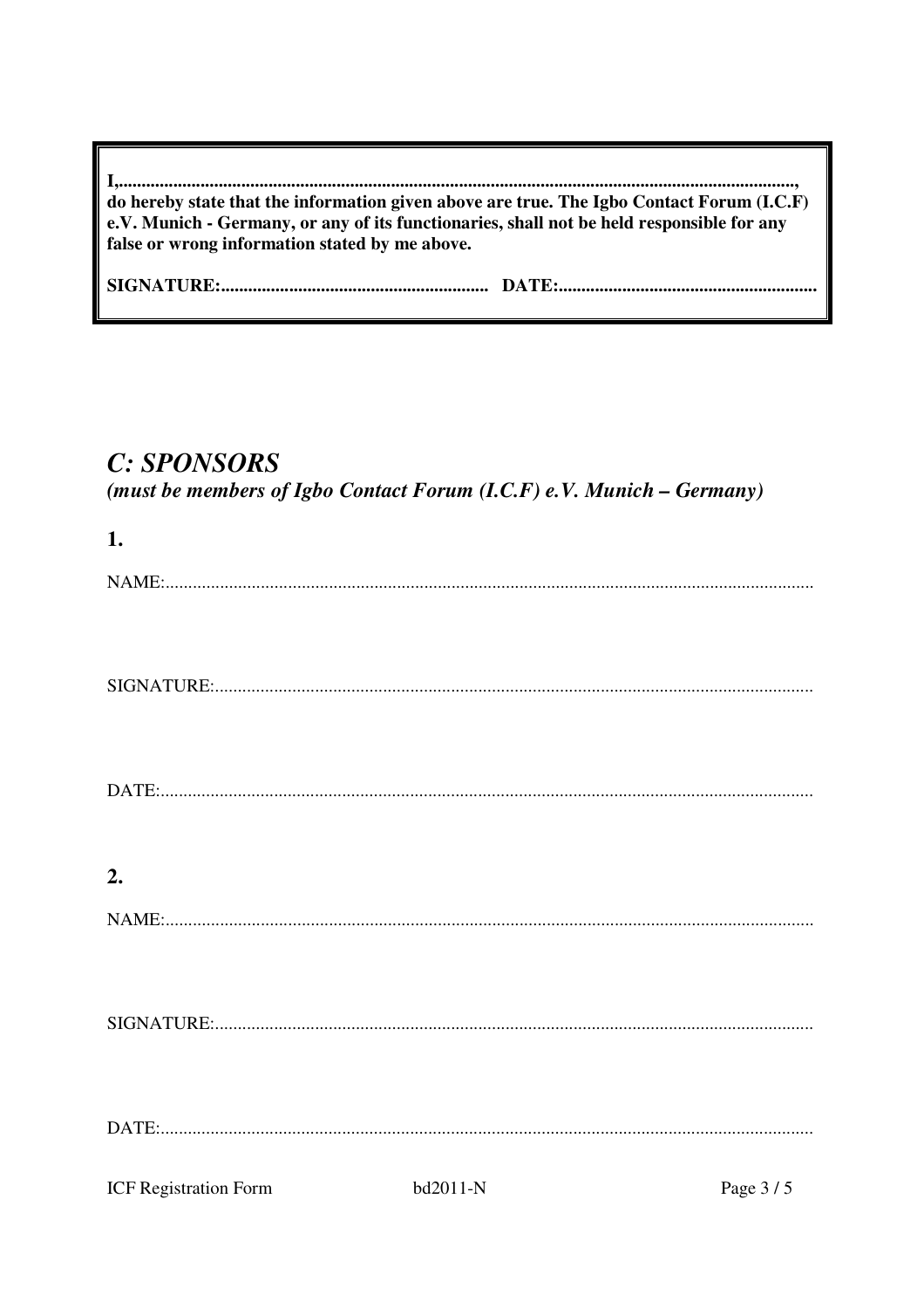### **D:** *SPECIAL DECLARATION*

**(Please, select either a or b)** 

**a.** □

 **I,........................................................................................................................................, wish to declare that if I die as a financial member, I will like Igbo Contact Forum (I.C.F) e.V. Munich – Germany, to send my corpse to** 

| (Country, outside Germany) |
|----------------------------|

**b.** □

 **I,........................................................................................................................................, wish to declare that if I die as a financial member, I will like Igbo Contact Forum (I.C.F) e.V. Munich – Germany, to send my corpse to** 

**......................................................................................................................................... (Town, in Germany)** 

#### **I understand that this will be done according to the provisions as contained in the constitution of Igbo Contact Forum (I.C.F) e.V. Munich – Germany.**

| <b>ICF Registration Form</b> | $hd2011-N$ | Page $4/5$ |
|------------------------------|------------|------------|